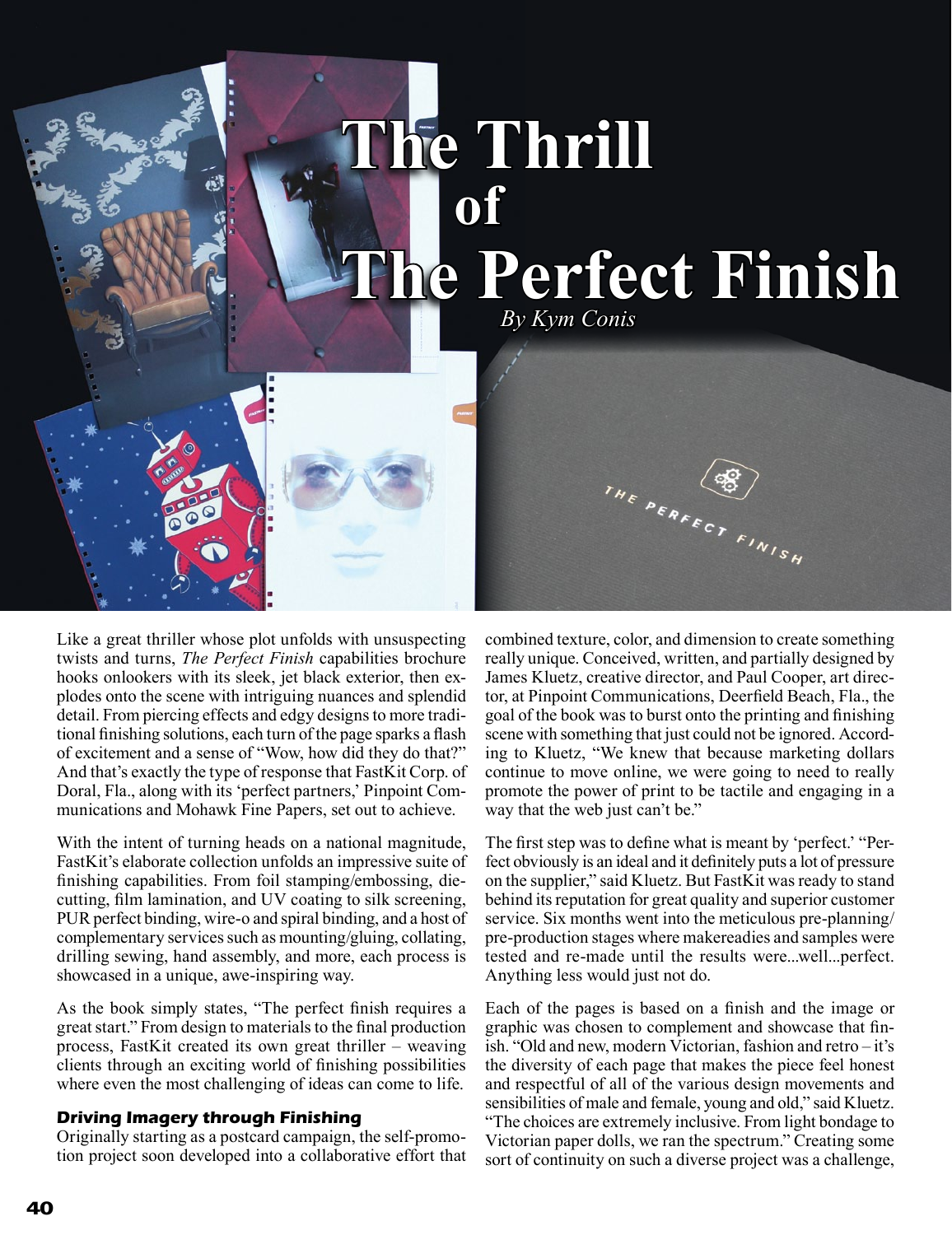# SUCCESS STORY

but through the use of a strict typographic grid, Cooper was able to pull all the elements together. "What makes the piece so cool is that the concept is really nonlinear," said Kluetz. "Some of the images are edgy but for print to stand out in this day and age, it's got to say something."

Working closely with the FastKit production and art teams, Kluetz and Cooper worked through many of the production challenges that naturally would present themselves on such a complicated piece. "When we got toward the end when dies were being made, we definitely had some issues," said Kluetz. "But we just reinvented certain parts of the project and moved on. A couple of these challenges actually made the piece even better from a design perspective!"

For instance, the design team originally specified a rule on most of the pages that was to be made of mini perforations that would show through to the flood-coated color on the inside of the French folds. However, the holes in the perf were much too small for traditional diecutting. So instead, the rules were foil stamped, which turned out to be a great alternative.

## **Meeting the Challenge Head-On**

To the last detail, each phase of the production process was mapped out, tested, and sampled to ensure exact registration and execution of each finishing process used in the elaborate concealed wire-o-bound book. Perfectly finished, the entire book encompasses over 65 passes of finishing and bindery processes ranging across almost the entire gamut of high-end specialty effects. Additionally, digital, silk screen, and UV coating effects (including gloss, glitter, matte, and raised) – all provided by FastKit – were utilized to add to the book's stunning imagery.

"We've always done binders and custom work," said FastKit CEO Jose Fernandez, Jr. "We wanted to branch out beyond southern Florida to show printers and ad agencies across the nation that they can count on FastKit to bring their most challenging ideas to life – on time and on budget."

FastKit Corporation started out as a corporate kit and filing process company. "My parents, Lidia and Jose Sr., and I launched the company initially. My mother and I ran FastKit (then called Fast Corp. Agents, Inc.) while my father continued with his computer business," Fernandez explained. The company soon saw a need to control quality and cost, and began to manufacture its own binders. Today, FastKit manufactures corporate kits, presentation binders, boxes, packages, hard cover books, POP displays, and a host of custom, specialty products that stand in a class all their own. The filing process segment remains today as one of the largest in the U.S.

Located in a state-of-the-art 50,000-square-foot facility, FastKit operates the latest manufacturing equipment to meet the needs of its customers. To produce the 20+ page



### **Edgy**

Embossed frame and dot pattern; black metallic foil stamped on typography; metallic silver foil stamped on gear; affixed prefinished sheet; scuff-free matte lamination; register raised spot UV on sunglasses; metallic gunmetal foil stamped dot pattern; register diecut; scored; and registered back-printed French fold.

book, FastKit called upon its Saroglia foil stamper, Sakurai spot UV coater, Brausse clam

shell, D&K film laminator, Emmeci casemaker, Kensol foil stamper, Gantenbein PUR perfect binder, M&R silk screen press, Hang riveter, Ledco laminator, Hermite puncher, James Burn wire-o machine, and Singer sewing machine.

All stock utilized for *The Perfect Finish* was provided by Mohawk Fine Papers. The sleek outer cover was foil stamped in silver and gunmetal metallic foils with a logo created specifically for the project – three silver gears representing the mechanics of converting. The Mohawk Carnival Vertical New Black 80# cover stock was then laminated to the inner

# Advance magnesium dies a great way to finish!

Magnesium dies used for foil stamping, embossing, debossing, letterpress, custom applications and more.



 $\blacktriangleright$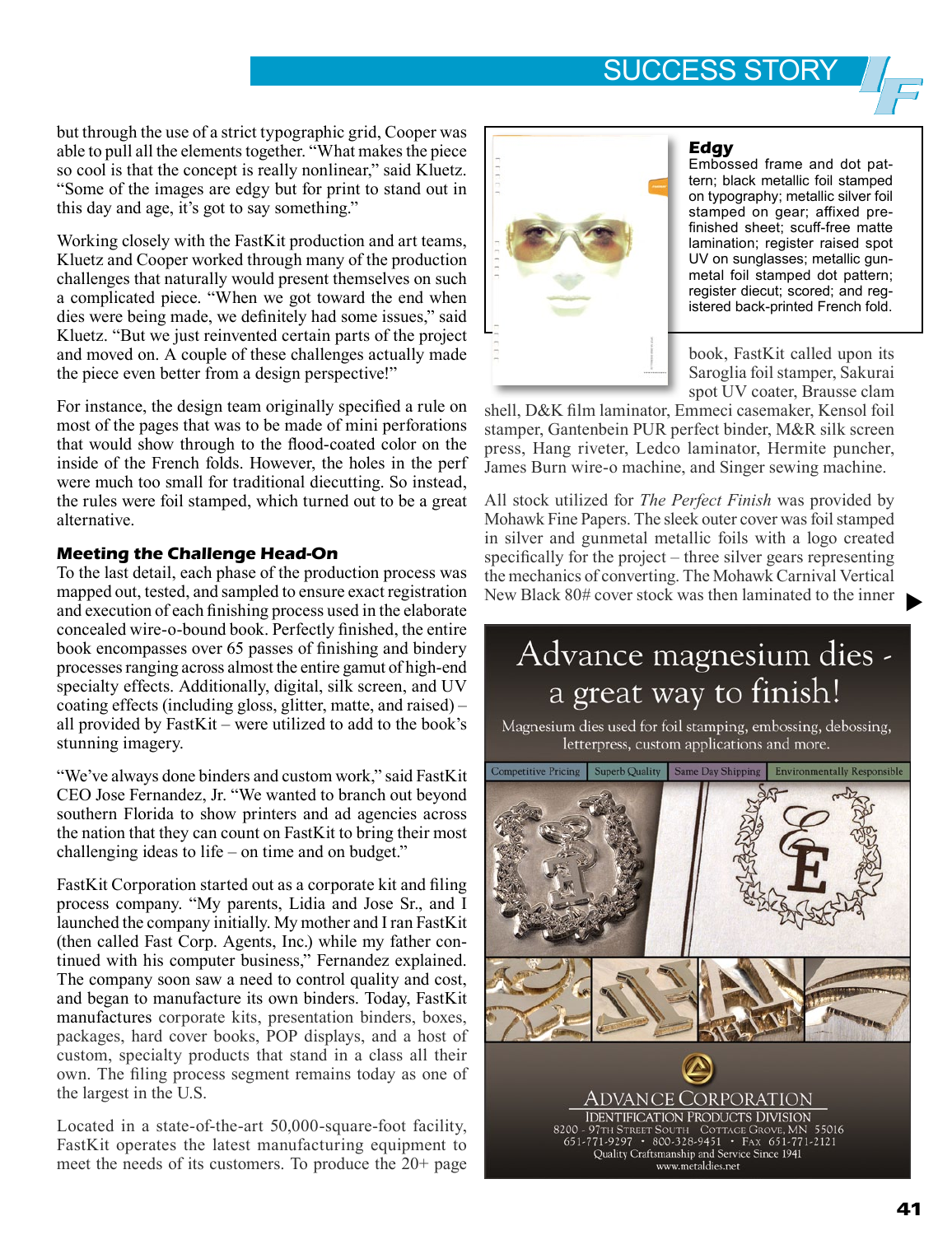# Success Story *<sup>41</sup>*

cover (made of 8pt. Kromekote, double hit with PMS 307, and matte scuff-free laminated), diecut, scored, blue stitched, and French folded. And that's the least intricate of all the pages!

The book's inner pages, which all utilize Mohawk's Superfine Smooth Ultra White 100# cover, showcase FastKit's vast repertoire of finishing and bindery services, as well as some unique, head-turning effects such as large grommets for earrings and magnetized, perfect bound notebooks that are actually meant to be used. Each finished page links to a corresponding page of copy, matching it in color and flow. Additionally, complete technical notes are included for each page at the back of the book, detailing production notes and materials – no secrets but lots of surprises.

For instance, Perfect page 6 titled "Real Solid" depicts a seemingly 'simple' retro robot with glimmers of UV spot glitter. Highlighting FastKit's silk screening capabilities,

production on this two-page spread was anything but simple in order to reproduce this centuries-old technique in ultra-tight registration. Silk screened in three PMS colors on Kromekote with matte lamination, the sheets were then spot matte UV coated to bring down the shine of the blue and red, thereby creating the retro feel while matching the adjoining page. Next the stars were spot UV glitter coated and mounted to



the base stock. The adjoining page was printed in 4-color process, foil stamped in black, silver, and gunmetal metallic foil, register embossed, blind embossed, diecut, scored,



#### **Reflective**

Embossed frame and dot pattern; black metallic foil on typography; metallic silver foil stamped on gear; blind, hand-sculpted multilevel register embossed on chair; registered metallic gunmetal foil stamped on wallpaper; metallic gunmetal foil stamped dot pattern; registered diecut; scored, and registered back-printed French fold.

and French folded. As the copy perfectly reads, "Danger Will Robinson!"

Throughout the production run, each step of the way had to meet with exact approval before continuing to the next step. "We were calling it *The Perfect Finish*. We had no choice but to be perfect, which made it all the more difficult," admitted Fernandez. Registration was critical: foil to foil, foil to print, embossing to print, embossing to foil, and so on. "We were using multiple dies, especially on the front cover. Registering the foil against the diecutting was a huge challenge as well," said Fernandez. "We had to foil stamp, then go to the diecutter, and then foil stamp again. We took this much care with the entire production run – all 7,500 pieces... and still producing!"

Choosing the right foils (supplied by Nakai, Infinity Foils  $-A$ ) UEI Group Company, and Crown Roll Leaf) and creating the artwork for all the dies (copper and brass dies supplied by Metal Magic) for the project was no small feat. Fernandez gives full credit to FastKit's Production Manager George Acosta, who oversaw each detail of every stage of the